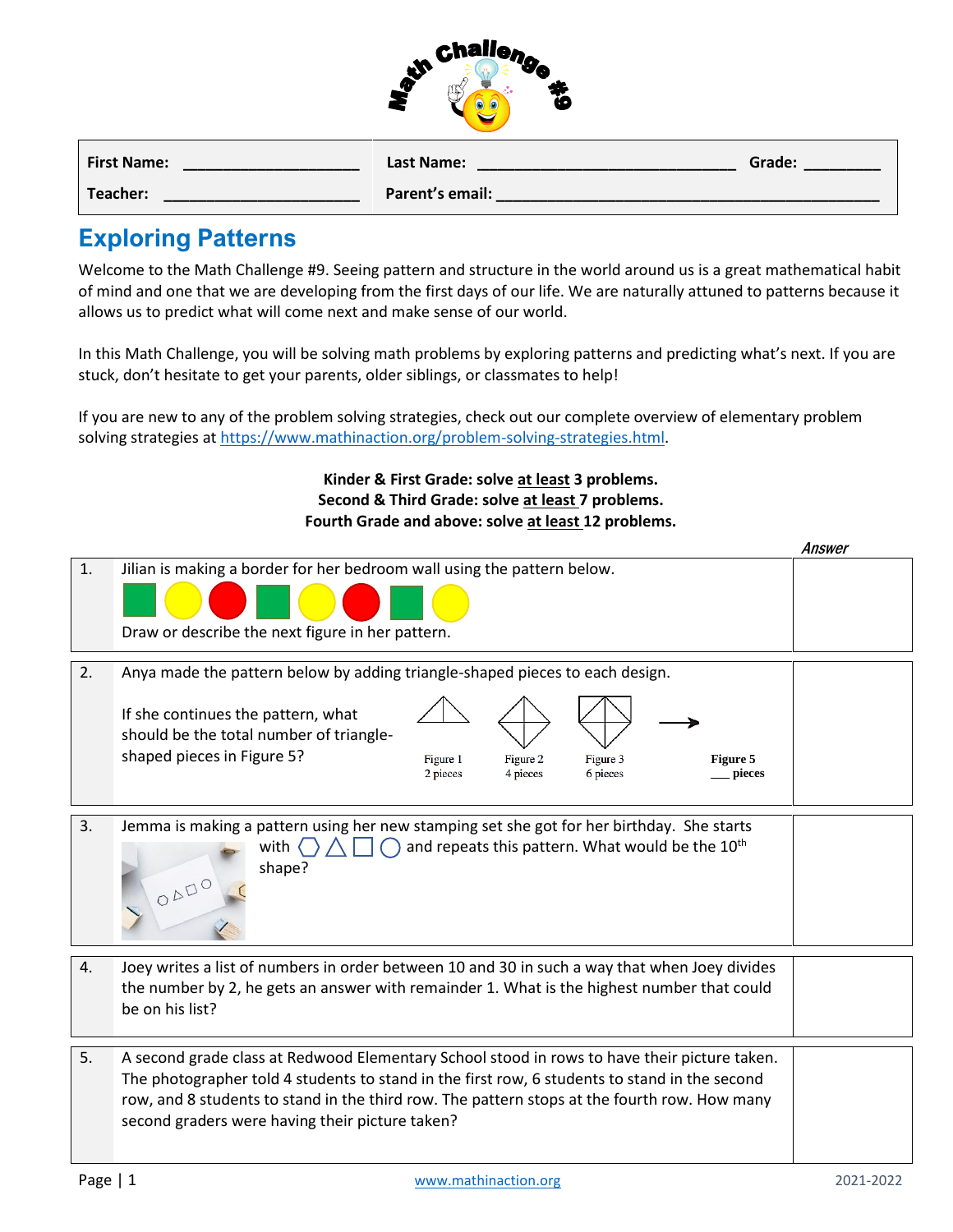- 6. During the art show, the second'grade art drawings are to be hung in a line as shown in the figure on the right. Pictures that are hung next to each other share a tack. How many tacks are needed to hang 18 pictures this way?
- 7. The math club at Redwood Elementary School stood in rows to have their picture taken. There are 35 students in the club. The photographer asked students to stand in rows so that each row increased by two people. There were three students standing in the first row. How many students were in the last row?



8. Mrs. Holmen has 20 art drawings to hang. She plans to hang them in two rows as shown on the left. The pictures share two tacks between the rows. How many tacks are needed to hang the 20 drawings?

.

9. The graph below shows how many minutes it takes Jamal to make different numbers of math posters. If this pattern continues, how many minutes will it take him to make 7 posters?



- 10. Miranda swims 1 hour each day after school and 2 hours each day on the weekend. How many hours does Miranda swim over 6 weeks?
- 11. Hank is planting pepper plants. In the first row, he plants 1 pepper. In the second row, he plants 2. In the third row, he plants 4. In the fourth row he plants 8, and he continues with this pattern. How many total pepper plants will have been planted by Hank when he completes planting the sixth row?

12. Nicholas practices lacrosse for 75 minutes a day during the week and 90 minutes a day on weekends. How many **hours** does he practice each week?